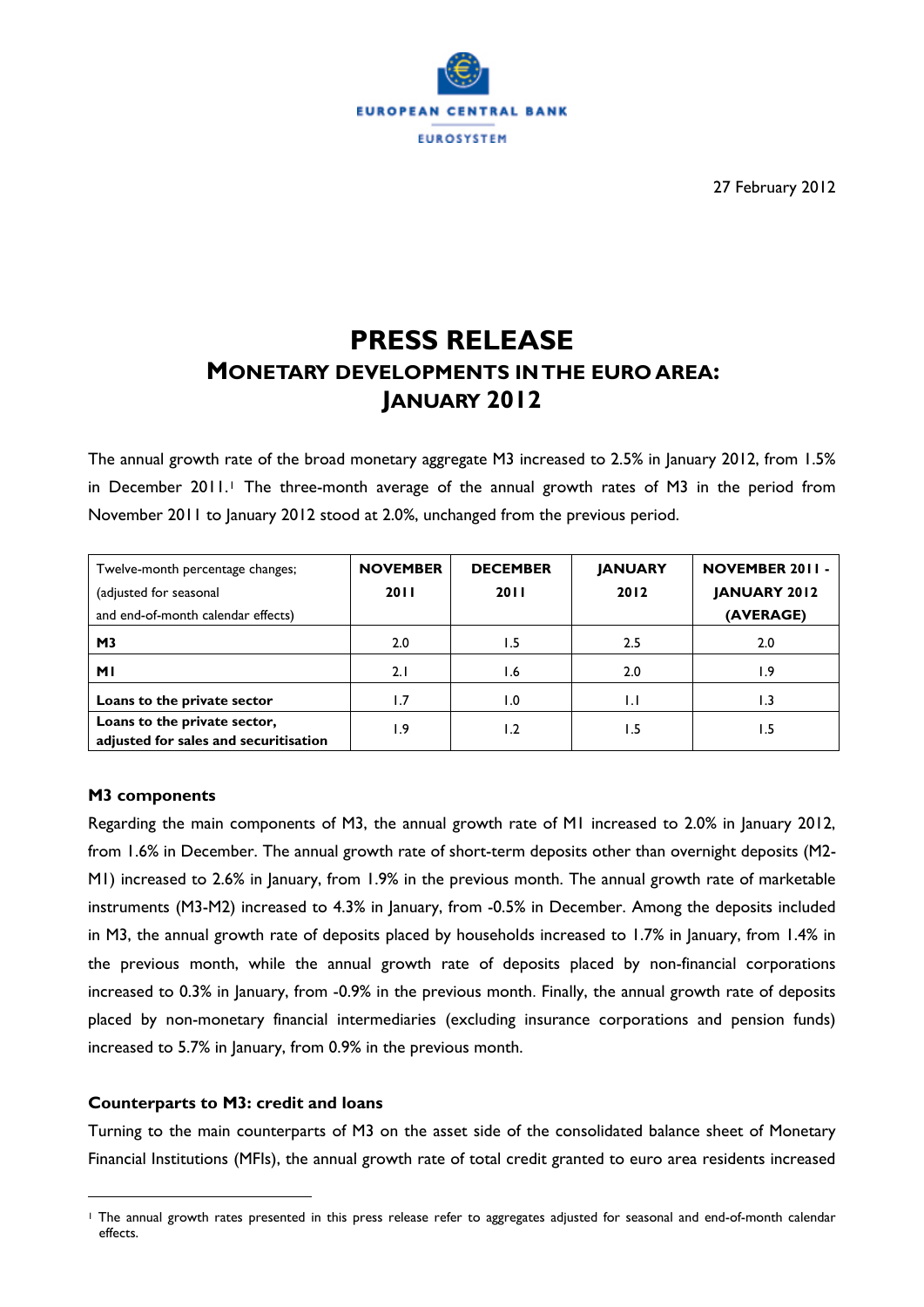to 1.4% in January 2012, from 1.0% in the previous month. The annual growth rate of credit extended to general government increased to 4.8% in January, from 3.5% in December, while the annual growth rate of credit extended to the private sector increased to 0.7% in January, from 0.4% in the previous month. Among the components of credit to the private sector, the annual growth rate of loans stood at 1.1% in January, compared with  $1.0\%$  in the previous month (adjusted for loan sales and securitisation<sup>[2](#page-1-0)</sup>, the rate increased to 1.5%, from 1.2% in the previous month). The annual growth rate of loans to households decreased to 1.3% in January, from 1.5% in December (adjusted for loan sales and securitisation, the rate increased to 2.1%, from 1.9% in the previous month). The annual growth rate of lending for house purchase, the most important component of household loans, decreased to 1.8% in January, from 2.3% in the previous month. The annual growth rate of loans to non-financial corporations decreased to 0.7% in January, from 1.1% in the previous month (adjusted for loan sales and securitisation, the rate decreased to 0.8% in January, from 1.2% in the previous month). Finally, the annual growth rate of loans to non-monetary financial intermediaries (excluding insurance corporations and pension funds) increased to 2.3% in January, from -2.0% in the previous month.

## **Other counterparts**

Over the 12 months up to January 2012, the net external asset position of the euro area MFI sector increased by €107 billion, compared with an increase of €162 billion over the 12 months up to December. The annual growth rate of longer-term financial liabilities of the MFI sector decreased to 2.8% in January, from 3.0% in December.

## *Notes*

 $\overline{a}$ 

 *Further predefined tables, statistical data and methodological notes, as well as the advance release calendar, are available on the ECB's website at [http://www.ecb.europa.eu/stats/money/aggregates/aggr/html/index.en.html.](http://www.ecb.europa.eu/stats/money/aggregates/aggr/html/index.en.html)*

> **European Central Bank**  Directorate Communications, Press and Information Division Kaiserstrasse 29, D-60311 Frankfurt am Main Tel.: +49 69 1344 7455, Fax: +49 69 1344 7404 Internet: http://www.ecb.europa.eu **Reproduction is permitted provided that the source is acknowledged.**

<span id="page-1-0"></span> $^2$  Adjusted for the derecognition of loans from the MFIs' statistical balance sheets due to their sale or securitisation.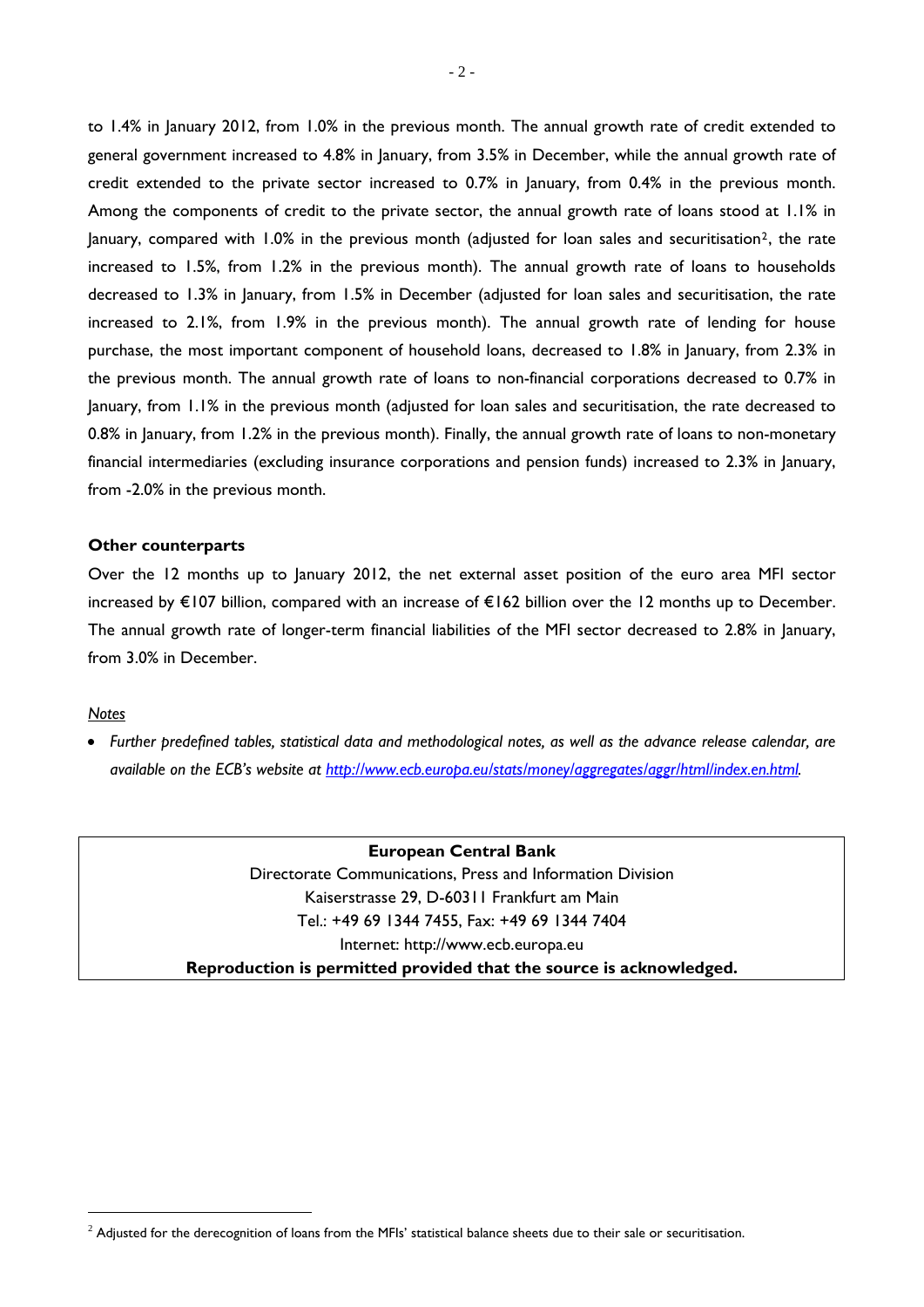#### **MONETARY DEVELOPMENTS IN THE EURO AREA: JANUARY 2012**

### DATA ADJUSTED FOR SEASONAL EFFECTS

(EUR billions and annual percentage changes<sup>a)</sup>)

|                         |                                                                           | END-OF-<br><b>MONTH</b><br><b>LEVEL</b> | <b>MONTHLY FLOW</b> <sup>b)</sup> |                         | <b>ANNUAL GROWTH RATE</b> |            |                           |                        |
|-------------------------|---------------------------------------------------------------------------|-----------------------------------------|-----------------------------------|-------------------------|---------------------------|------------|---------------------------|------------------------|
|                         |                                                                           | <b>JANUARY</b>                          | <b>NOVEMBER</b>                   | <b>DECEMBER</b><br>2011 | <b>JANUARY</b><br>2012    | 2011       | NOVEMBER DECEMBER<br>2011 | <b>JANUARY</b><br>2012 |
|                         | <b>COMPONENTS OF M3 <sup>c)</sup></b>                                     | 2012                                    | 2011                              |                         |                           |            |                           |                        |
| (1)                     | $M3$ (= items 1.3, 1.6 and 1.11)                                          | 9759                                    | $-18$                             | $-53$                   | 68                        | 2.0        | 1.5                       | 2.5                    |
| (1.1)                   | Currency in circulation                                                   | 852                                     | $\overline{4}$                    | $-5$                    | 10                        | 6.5        | 6.1                       | 6.2                    |
| (1.2)                   | Overnight deposits                                                        | 3932                                    | 12                                | $-4$                    | $-5$                      | 1.2        | 0.7                       | 1.2                    |
|                         | $(1.3)$ <b>M1</b> (items 1.1 and 1.2)                                     | 4784                                    | 16                                | $-10$                   | 5                         | 2.1        | 1.6                       | 2.0                    |
| (1.4)                   | Deposits with an agreed maturity of up to two years                       | 1876                                    | $-21$                             | $-1$                    | 48                        | 1.5        | 2.0                       | 3.4                    |
| (1.5)                   | Deposits redeemable at notice of up to three months                       | 1960                                    | 8                                 | $-15$                   | $-1$                      | 2.6        | 1.9                       | 1.9                    |
| (1.6)                   | Other short term deposits (items 1.4 and 1.5)                             | 3836                                    | $-13$                             | $-16$                   | 48                        | 2.1        | 1.9                       | 2.6                    |
| (1.7)                   | $M2$ (items 1.3 and 1.6)                                                  | 8620                                    | 3                                 | $-26$                   | 52                        | 2.1        | 1.8                       | 2.3                    |
| (1.8)                   | Repurchase agreements                                                     | 433                                     | $-22$                             | -61                     | 31                        | 12.7       | $-2.6$                    | 11.3                   |
| (1.9)                   | Money market fund shares/units                                            | 500                                     | $\boldsymbol{0}$                  | 14                      | $-4$                      | $-9.5$     | $-4.7$                    | $-2.2$                 |
| (1.10)                  | Debt securities issued with a maturity of up to two years                 | 206                                     | $\overline{2}$                    | 19                      | $-11$                     | 12.6       | 24.2                      | 11.6                   |
| (1.11)                  | Marketable instruments (items 1.8, 1.9 and 1.10)                          | 1139                                    | $-20$                             | $-28$                   | 16                        | 0.9        | $-0.5$                    | 4.3                    |
|                         | <b>COUNTERPARTS OF M3</b>                                                 |                                         |                                   |                         |                           |            |                           |                        |
| <b>MFI</b> liabilities: |                                                                           |                                         |                                   |                         |                           |            |                           |                        |
| (2)                     | Holdings against central government <sup>d)</sup>                         | 321                                     | $-16$                             | 59                      | 15                        | $-26.0$    | $-0.6$                    | 1.9                    |
| (3)                     | Longer-term financial liabilities vis-à-vis                               | 7781                                    | $-14$                             | $-11$                   | 11                        | 3.4        | 3.0                       | 2.8                    |
|                         | <i>other euro area residents</i> $( =$ items 3.1 to 3.4)                  |                                         |                                   |                         |                           |            |                           |                        |
| (3.1)                   | Deposits with an agreed maturity of over two years                        | 2555<br>114                             | $-21$<br>$-2$                     | $-4$                    | 8                         | 2.8        | 2.5                       | 2.6<br>$-2.9$          |
| (3.2)                   | Deposits redeemable at notice of over three months                        |                                         | $-2$                              | $-1$<br>$-22$           | $-1$                      | $-2.0$     | $-2.1$                    |                        |
| (3.3)                   | Debt securities issued with a maturity of over two years                  | 2841<br>2270                            | 12                                | 16                      | $-15$<br>19               | 2.1<br>6.1 | 0.9<br>6.6                | 0.0<br>7.4             |
| (3.4)                   | Capital and reserves                                                      |                                         |                                   |                         |                           |            |                           |                        |
| <b>MFI</b> assets:      |                                                                           |                                         |                                   |                         |                           |            |                           |                        |
| (4)                     | <i>Credit to euro area residents</i> $( =$ items 4.1 and 4.2)             | 16750                                   | 10                                | $-12$                   | 91                        | 0.8        | 1.0                       | 1.4                    |
| (4.1)                   | Credit to general government                                              | 3252                                    | 45                                | 72                      | 28                        | 0.3        | 3.5                       | 4.8                    |
|                         | Loans                                                                     | 1168                                    | 3                                 | 14                      | $-7$                      | $-5.6$     | $-4.7$                    | $-4.7$                 |
|                         | Securities other than shares                                              | 2083                                    | 42                                | 58                      | 35                        | 4.2        | 8.8                       | 11.0                   |
| (4.2)                   | Credit to other euro area residents                                       | 13498                                   | $-35$                             | $-84$                   | 64                        | 0.9        | 0.4                       | 0.7                    |
|                         | Loans <sup>e)</sup>                                                       | 11215                                   | $-16$                             | $-72$                   | 37                        | 1.7        | 1.0                       | 1.1                    |
|                         | loans adjusted for sales and securitisation <sup>1)</sup>                 | <b>ND</b>                               | $-14$                             | $-67$                   | 43                        | 1.9        | 1.2                       | 1.5                    |
|                         | Securities other than shares                                              | 1540                                    | $-15$                             | $-4$                    | 26                        | $-2.0$     | $-1.2$                    | 0.0                    |
|                         | Shares and other equities                                                 | 743                                     | $-4$                              | $-8$                    | $\mathbf{1}$              | $-3.7$     | $-4.3$                    | $-4.7$                 |
| (5)                     | Net external assets                                                       | 922                                     | $-17$                             | $\overline{4}$          | $-36$                     | <b>ND</b>  | ND                        | ND                     |
| (6)                     | Other counterparts of M3 (residual)<br>$(= M3 + items 2, 3 - items 4, 5)$ | 189                                     | $-40$                             | $\overline{4}$          | 39                        | <b>ND</b>  | <b>ND</b>                 | <b>ND</b>              |

 *(MFIs). These include the Eurosystem, credit institutions and money market funds located in the euro area. a) Figures may not add up due to rounding. The information in this table is based on consolidated balance sheet statistics reported by monetary financial institutions*

*b) Monthly difference in levels adjusted for reclassifications, exchange rate variations, other revaluations and any other changes which do not arise from transactions.*

*c) Liabilities of MFIs and specific units of the central government (post offices, treasury) vis-à-vis non-MFI euro area residents excluding central government.*

*d) Includes holdings of the central government of deposits with the MFI sector and of securities issued by the MFI sector.*

*e) For further breakdowns see Table 4.*

*f) Adjusted for the derecognition of loans from the MFI statistical balance sheet due to their sale or securitisation.*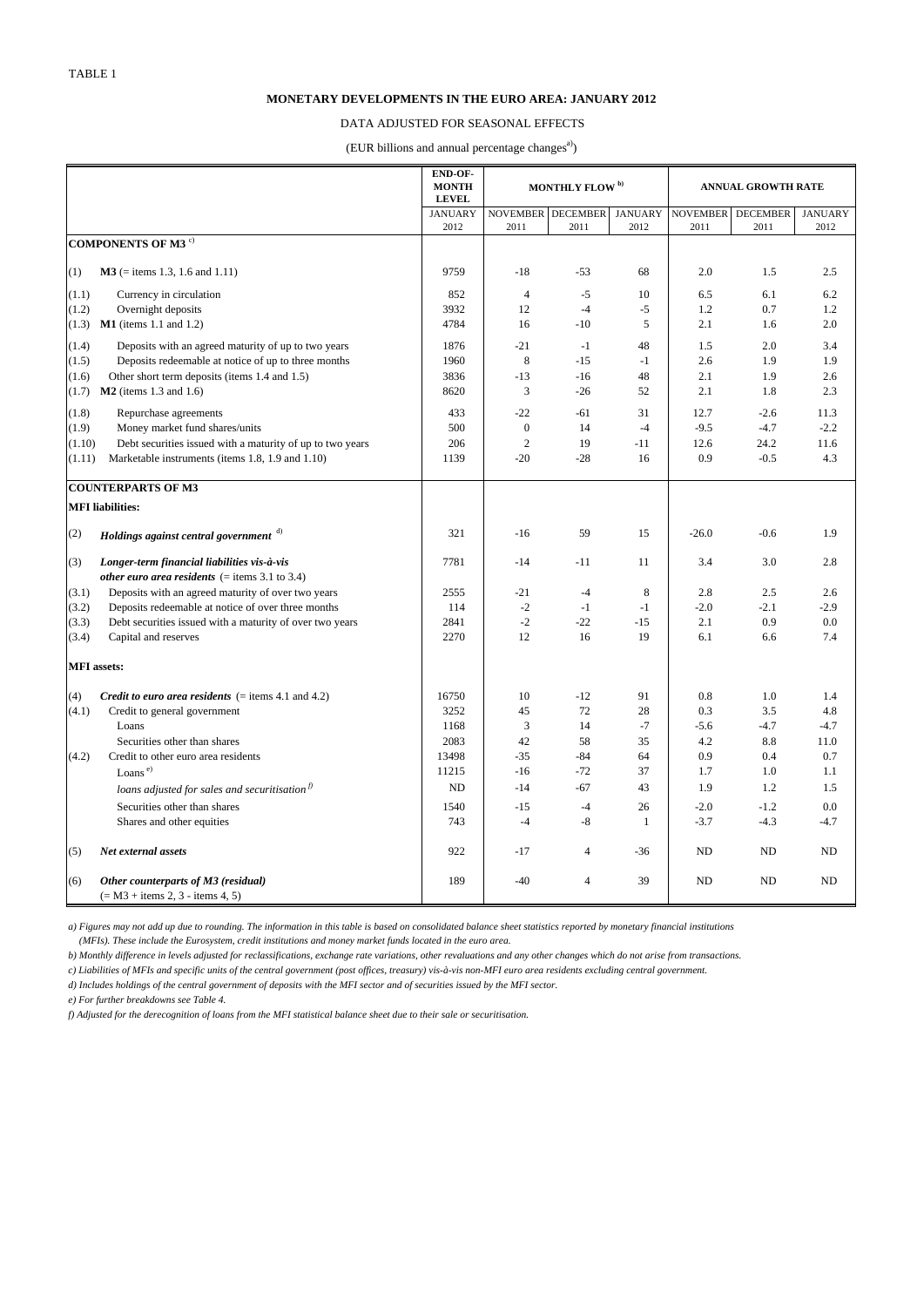#### **BREAKDOWN OF DEPOSITS IN M3 BY HOLDING SECTOR AND TYPE: JANUARY 2012**

### DATA ADJUSTED FOR SEASONAL EFFECTS

(EUR billions and annual percentage changes<sup>a)</sup>)

|                                    |                                                                                                                | <b>END OF-</b><br><b>MONTH</b><br><b>LEVEL</b> | <b>MONTHLY FLOW</b> <sup>b)</sup> |                   | <b>ANNUAL GROWTH RATE</b> |                   |         |                |
|------------------------------------|----------------------------------------------------------------------------------------------------------------|------------------------------------------------|-----------------------------------|-------------------|---------------------------|-------------------|---------|----------------|
|                                    |                                                                                                                | <b>JANUARY</b>                                 |                                   | NOVEMBER DECEMBER | <b>JANUARY</b>            | NOVEMBER DECEMBER |         | <b>JANUARY</b> |
|                                    |                                                                                                                | 2012                                           | 2011                              | 2011              | 2012                      | 2011              | 2011    | 2012           |
| <b>BREAKDOWN OF DEPOSITS IN M3</b> |                                                                                                                |                                                |                                   |                   |                           |                   |         |                |
|                                    | Total deposits (=items 1, 2, 3, 4 and 5)                                                                       | 8201                                           | $-23$                             | $-82$             | 73                        | 2.2               | 1.1     | 2.3            |
| (1)                                | Deposits placed by households <sup>c)</sup>                                                                    | 5104                                           | 3                                 | $-30$             | 20                        | 2.0               | 1.4     | 1.7            |
| (1.1)                              | Overnight deposits                                                                                             | 2258                                           | $-3$                              | $-23$             | $\mathbf{0}$              | 0.9               | $-0.2$  | $-0.2$         |
| (1.2)                              | Deposits with an agreed maturity of up to two years                                                            | 963                                            | 8                                 | 6                 | 22                        | 3.8               | 4.7     | 6.6            |
| (1.3)                              | Deposits redeemable at notice of up to three months                                                            | 1861                                           | $\mathbf{0}$                      | $-5$              | $-1$                      | 2.5               | 2.2     | 2.2            |
| (1.4)                              | Repurchase agreements                                                                                          | 23                                             | $-2$                              | $-8$              | $\mathbf{0}$              | 3.3               | $-23.0$ | $-26.2$        |
| (2)                                | Deposits placed by non-financial corporations                                                                  | 1559                                           | $-10$                             | $-13$             | 20                        | 1.1               | $-0.9$  | 0.3            |
| (2.1)                              | Overnight deposits                                                                                             | 1008                                           | $\mathbf{0}$                      | 6                 | 2                         | 0.5               | $-0.3$  | 0.5            |
| (2.2)                              | Deposits with an agreed maturity of up to two years                                                            | 462                                            | $-6$                              | $-9$              | 14                        | 3.2               | $-0.5$  | 1.4            |
| (2.3)                              | Deposits redeemable at notice of up to three months                                                            | 74                                             | $-1$                              | -6                | 2                         | $-7.6$            | $-11.0$ | $-10.5$        |
| (2.4)                              | Repurchase agreements                                                                                          | 16                                             | $-1$                              | $-4$              | 1                         | 16.3              | $-1.0$  | 8.9            |
| (3)                                | Deposits placed by non-monetary financial intermediaries<br>excluding insurance corporations and pension funds | 1061                                           | $-25$                             | $-32$             | 19                        | 3.4               | 0.9     | 5.7            |
| (3.1)                              | Overnight deposits                                                                                             | 389                                            | 9                                 | 15                | $-16$                     | 5.6               | 9.4     | 8.9            |
| (3.2)                              | Deposits with an agreed maturity of up to two years                                                            | 281                                            | $-22$                             | 6                 | 4                         | $-13.0$           | $-8.8$  | $-9.9$         |
| (3.3)                              | Deposits redeemable at notice of up to three months                                                            | 13                                             | 9                                 | $-5$              | $-2$                      | 79.9              | 36.5    | 16.9           |
| (3.4)                              | Repurchase agreements                                                                                          | 378                                            | $-20$                             | $-48$             | 33                        | 13.4              | $-0.4$  | 16.7           |
|                                    | of which: with central counterparties <sup>d)</sup>                                                            | 270                                            | $-22$                             | $-44$             | 10                        | 17.2              | 2.0     | 23.4           |
| (4)                                | Deposits placed by insurance corporations and pension funds                                                    | 195                                            | $-3$                              | $-6$              | 6                         | 7.4               | 7.0     | 10.8           |
| (5)                                | Deposits placed by other general government                                                                    | 282                                            | 11                                | $-1$              | 7                         | 4.6               | 4.5     | 7.7            |

a) Figures may not add up due to rounding. The information in this table is based on consolidated balance sheet statistics reported by monetary financial institutions<br>(MFIs). These include the Eurosystem, credit institutio

*b) Monthly difference in levels adjusted for reclassifications, exchange rate variations, other revaluations and any other changes which do not arise from transactions.*

*c) Includes deposits by non-profit institutions serving households.*

*d) The series is not adjusted for seasonal effects.*